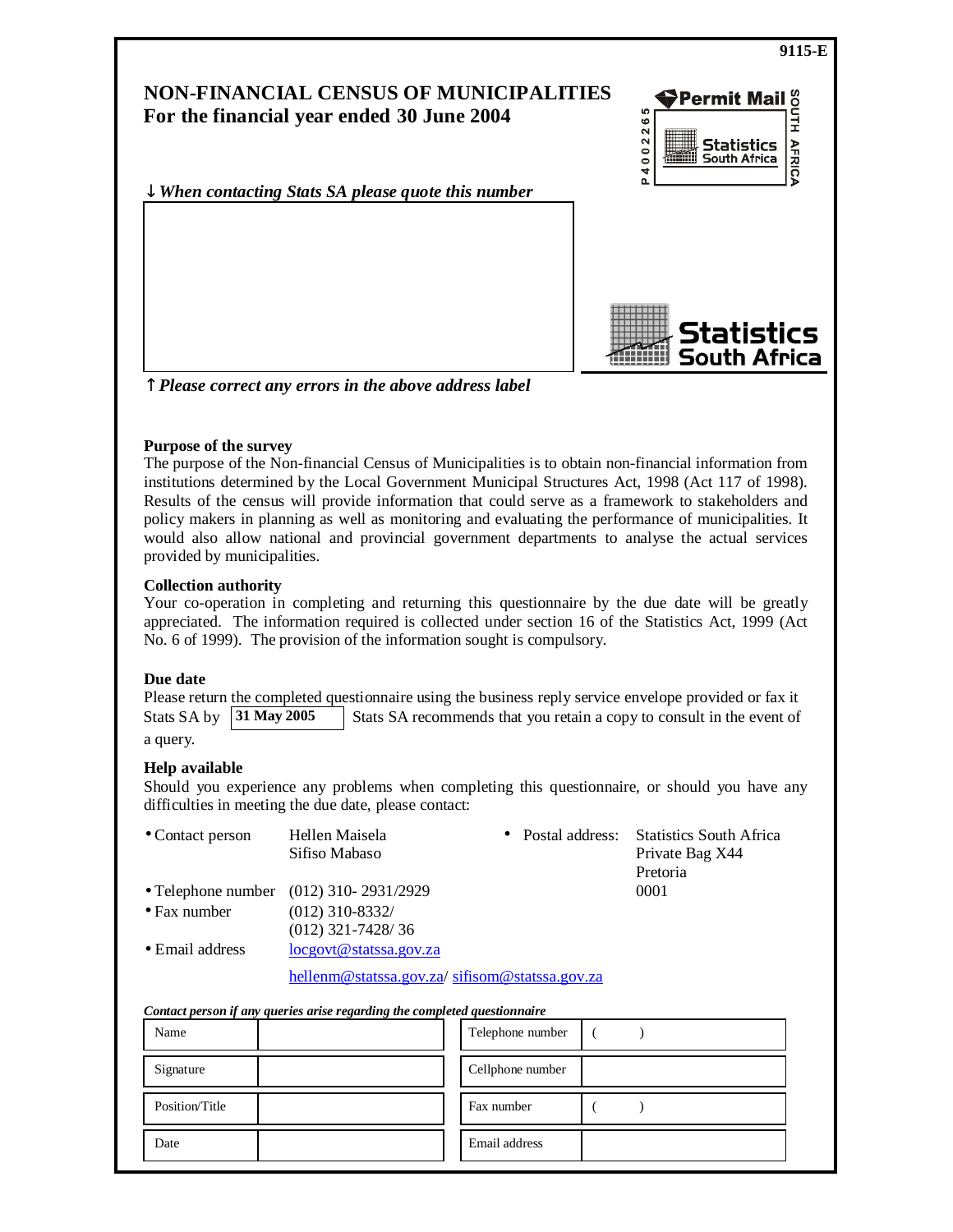# *Definitions, notes and abbreviations*

# **1. Employees**

 Employees are those people who work for an organisation or employer for pay, profit or family gain.

# **2. Full-time employees**

 Full-time employees are those employees (permanent, temporary or casual) who normally work the agreed hours for a full-time employee in a specific occupation. If agreed hours do not apply, employees are regarded as full-time employees if they normally work 35 hours or more per week.

# **3. Part-time employees**

 Part-time employees are those employees (permanent, temporary or casual) who are not fulltime employees as defined above or who normally work less than 35 hours per week.

# **4. Managerial positions**

 For the purpose of this survey, managerial positions refer to Section 57 managers, according to the Local Government Municipal System Act, 2000 (Act 32 of 20 November 2000) and other managers according to the municipal organogram.

# **5. Household**

 A group of persons who live together, and provide themselves jointly with food or other essentials for living, or a single person who lives alone.

When estimating the number of households receiving any service, or level of service, please try and account for multiple households served by the same billing unit or delivery point as follows:

- In the case of a block of flats, include the total number of individual flats or units whether they have one meter for the whole block or individual meters.
- In the case of separate stands, where there are known to be additional households either in the main dwelling or in 'granny flats', backyard rooms or backyard shacks, estimate the total number of households serviced as far as you are able.

#### **6. Formal dwelling**

A structure built according to approved architectural plans and intended for human habitation. This includes a house on a separate stand, a flat or apartment in a block of flats, a townhouse/duplex/simplex, and a house, room or flatlet in a backyard or on a shared property.

#### **7. Informal dwelling**

 A makeshift structure not erected according to approved architectural plans. This includes shacks or shanties in informal settlements or in backyards.

#### **8. Traditional dwelling**

 Dwelling made of clay, mud, reeds or other locally available materials. This is a general term that includes huts, rondavels, etc. Such dwellings can be found as single units or in clusters.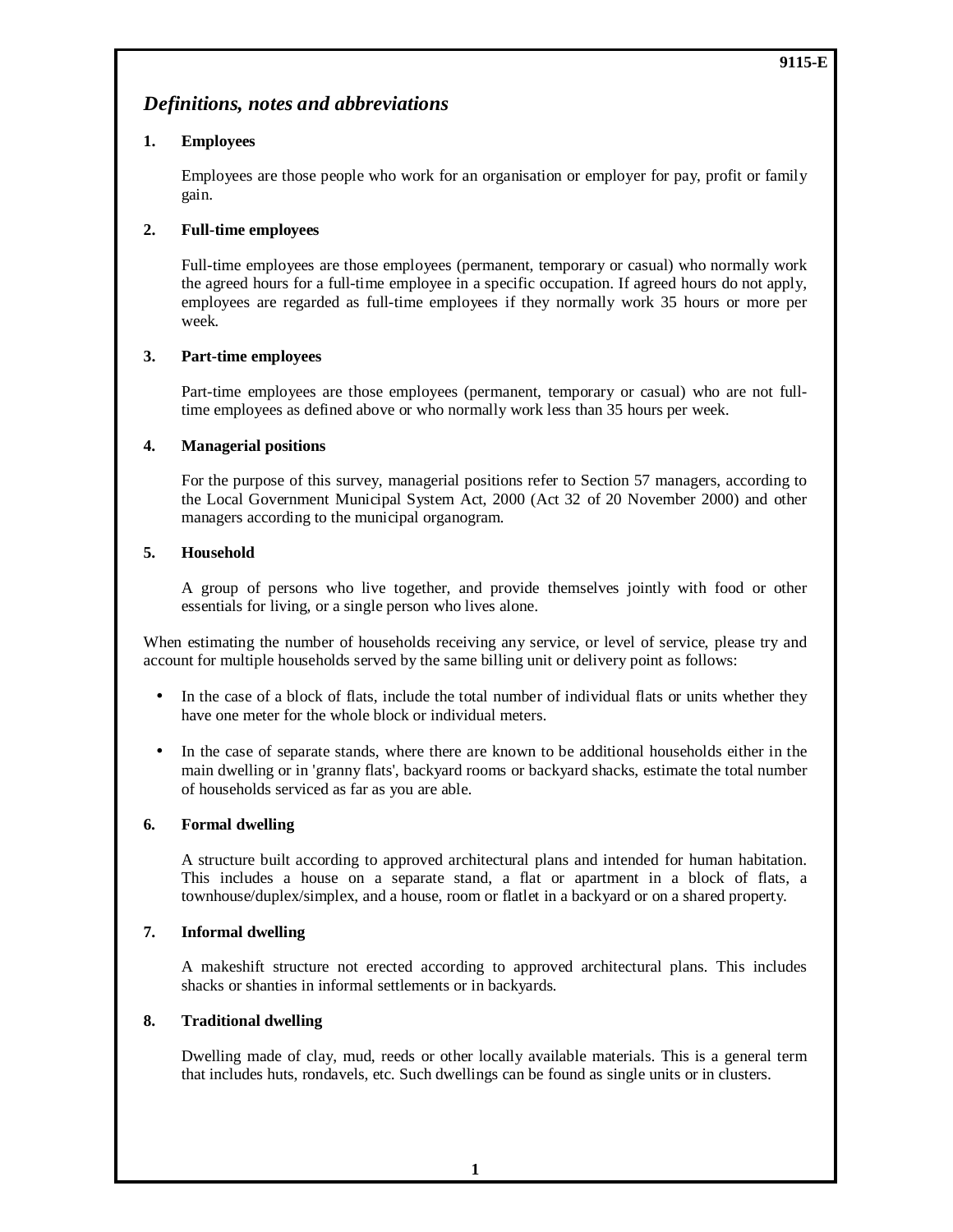#### **9. Broad-based approach**

 Approaches whereby everyone receives free basic services on the current billing system of the municipality.

#### **10. Targeted approach**

 Target approach means a system whereby only indigent households receive the benefits of the free basic services programme as mutually determined by the Service Provider and Service Authority;

**"Service Provider"** means an agent (person or institution or any combination of persons and institutions), which provides municipal service(s) on behalf of the Service Authority;

**"Service Authority"** means the authority of a municipality to regulate the provision of municipal service(s) by a service provider.

#### **11. Infrastructure**

 Physical structures used for the delivery of services (e.g. power lines, pipes, roads, assets such as trucks and equipment to unblock sewerage, pay point offices and computers).

#### **12. Free basic services**

 Free basic services refers to a basket of four services namely, water, electricity, sewerage and sanitation and solid waste management, a basic amount of which government has committed itself to provide free to all poor households.

## **13. IDP**

 Integrated Development Planning is a process by which municipalities prepare five-year strategic plans that are reviewed annually in consultation with communities and stakeholders.

#### **14. DWAF**

Department of Water Affairs and Forestry.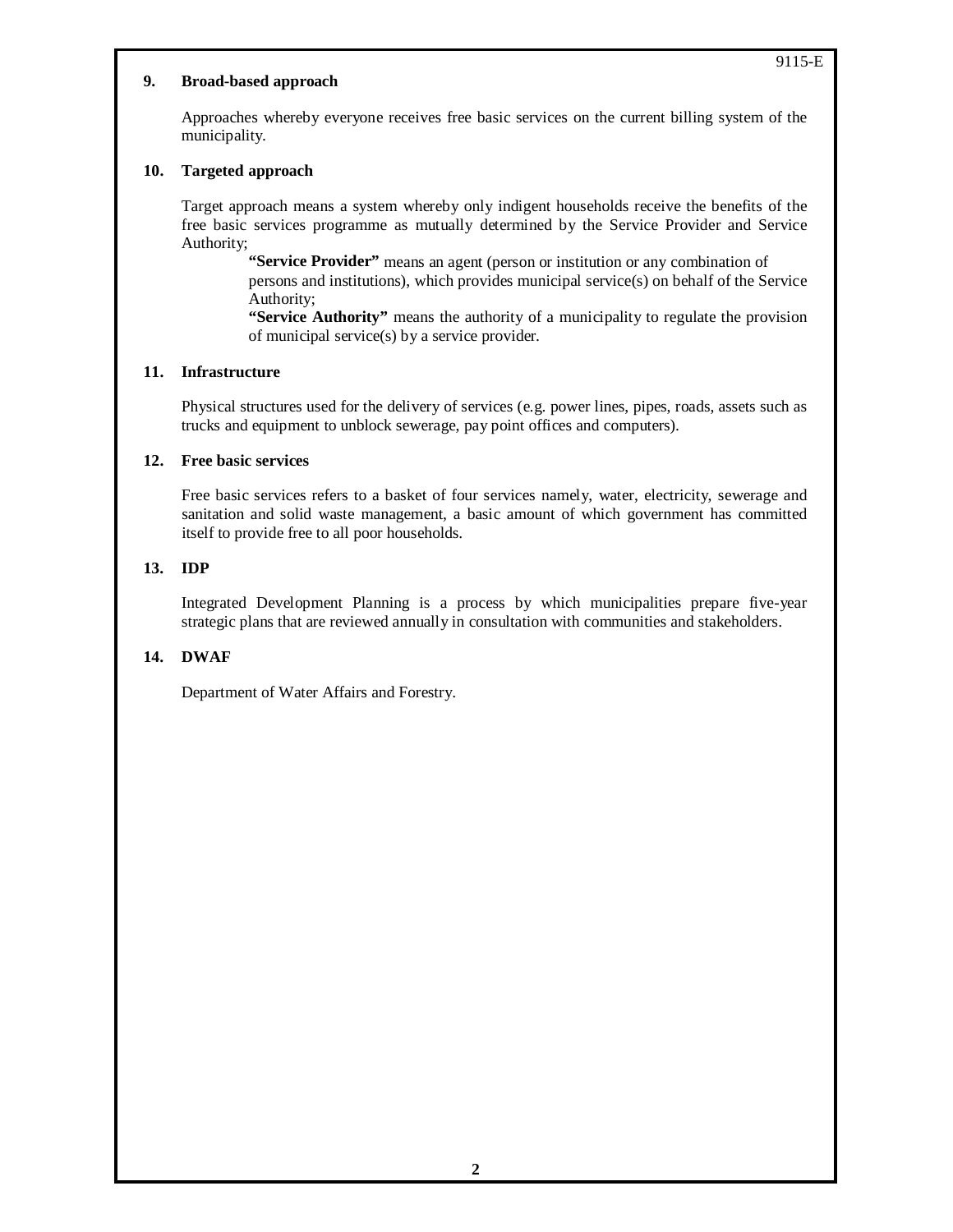# **Part 1 – Total number of employees in the municipality as at 30 June 2004**

**Note: Superscript numbers refer to the items in the definitions, notes and abbreviations. (refer to page 1-2)**

| Employees <sup>1</sup>                                               | <b>Number of persons</b><br>employed |                        |                        |              |
|----------------------------------------------------------------------|--------------------------------------|------------------------|------------------------|--------------|
|                                                                      | $Full-time2$                         | Part-time <sup>3</sup> | <b>Vacant</b><br>posts | <b>Total</b> |
| 1.1 All Managerial positions <sup>4</sup>                            |                                      |                        |                        |              |
| 1.2 Rates and General Services<br>(excluding managerial positions)   |                                      |                        |                        |              |
|                                                                      |                                      |                        |                        |              |
|                                                                      |                                      |                        |                        |              |
| Fire protection services                                             |                                      |                        |                        |              |
| Solid waste management                                               |                                      |                        |                        |              |
|                                                                      |                                      |                        |                        |              |
| Traffic, safety and security                                         |                                      |                        |                        |              |
| Sewerage and sanitation                                              |                                      |                        |                        |              |
| Parks and recreations                                                |                                      |                        |                        |              |
| General administration                                               |                                      |                        |                        |              |
|                                                                      |                                      |                        |                        |              |
|                                                                      |                                      |                        |                        |              |
| 1.3 Housing and Trading Services<br>(excluding managerial positions) |                                      |                        |                        |              |
|                                                                      |                                      |                        |                        |              |
|                                                                      |                                      |                        |                        |              |
| Other positions.                                                     |                                      |                        |                        |              |
| Total                                                                |                                      |                        |                        |              |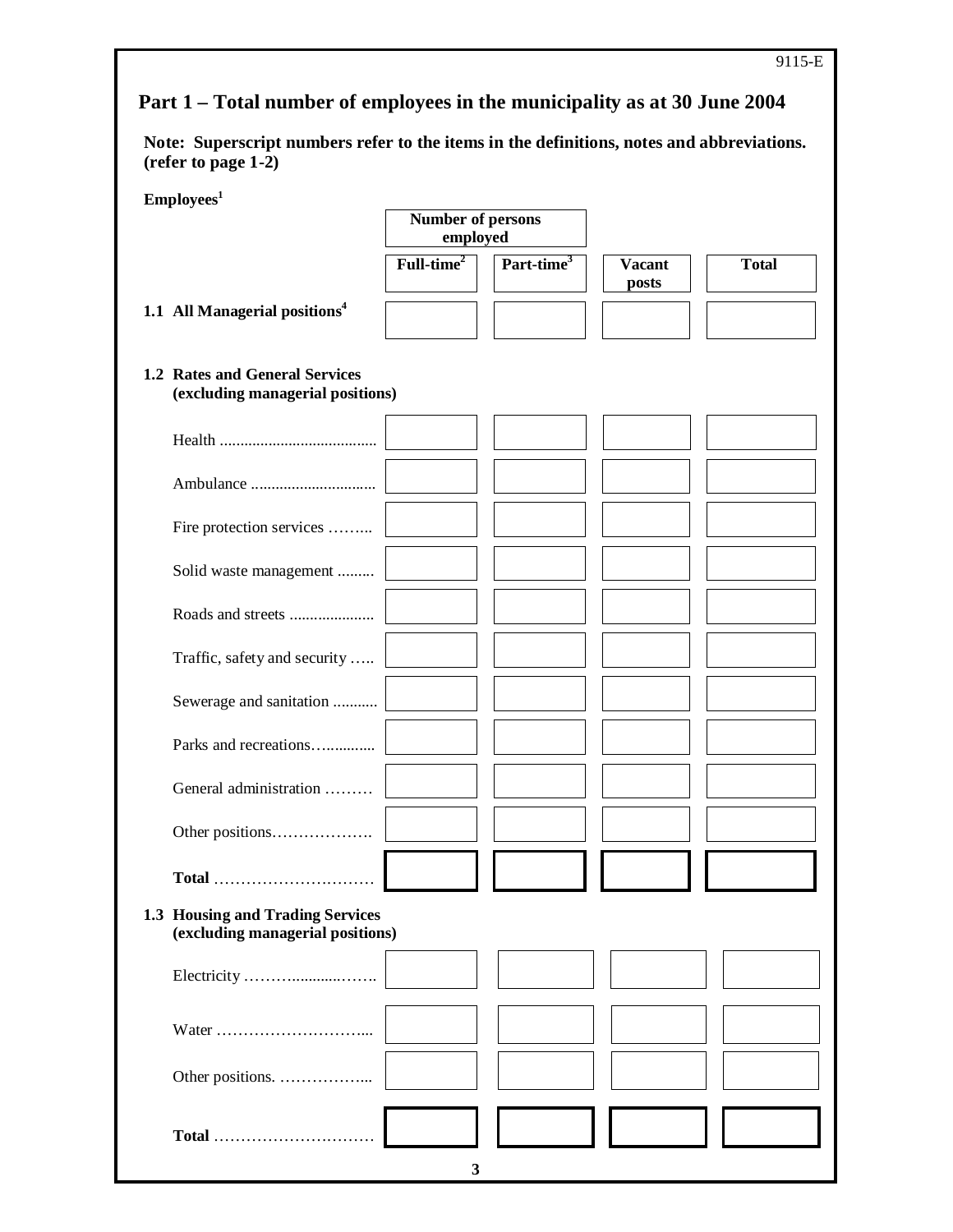| 2.1                                   | Total number of households <sup>5</sup> within the                                               |               |                                                                                                   |
|---------------------------------------|--------------------------------------------------------------------------------------------------|---------------|---------------------------------------------------------------------------------------------------|
|                                       | area of municipal jurisdiction in:                                                               | <b>Number</b> | <b>Source of information</b>                                                                      |
|                                       |                                                                                                  |               |                                                                                                   |
|                                       |                                                                                                  |               |                                                                                                   |
|                                       | (c) Traditional dwelling <sup>8</sup>                                                            |               |                                                                                                   |
| 2.2                                   | What type of mechanism is used for providing free<br>services to indigent households? (Tick one) |               |                                                                                                   |
| (a) Broad-based approach <sup>9</sup> |                                                                                                  |               |                                                                                                   |
| (b) Targeted approach <sup>10</sup>   |                                                                                                  |               |                                                                                                   |
| (c) None                              |                                                                                                  |               |                                                                                                   |
|                                       | indigent households are identified and details of cut-off points.                                |               |                                                                                                   |
|                                       |                                                                                                  |               | Please indicate the definition of indigent households applied in your municipality, including how |
|                                       |                                                                                                  |               |                                                                                                   |
|                                       |                                                                                                  |               |                                                                                                   |
|                                       |                                                                                                  |               |                                                                                                   |
|                                       |                                                                                                  |               |                                                                                                   |
|                                       |                                                                                                  |               |                                                                                                   |
|                                       |                                                                                                  |               |                                                                                                   |
|                                       |                                                                                                  |               |                                                                                                   |
|                                       |                                                                                                  |               |                                                                                                   |
|                                       |                                                                                                  |               |                                                                                                   |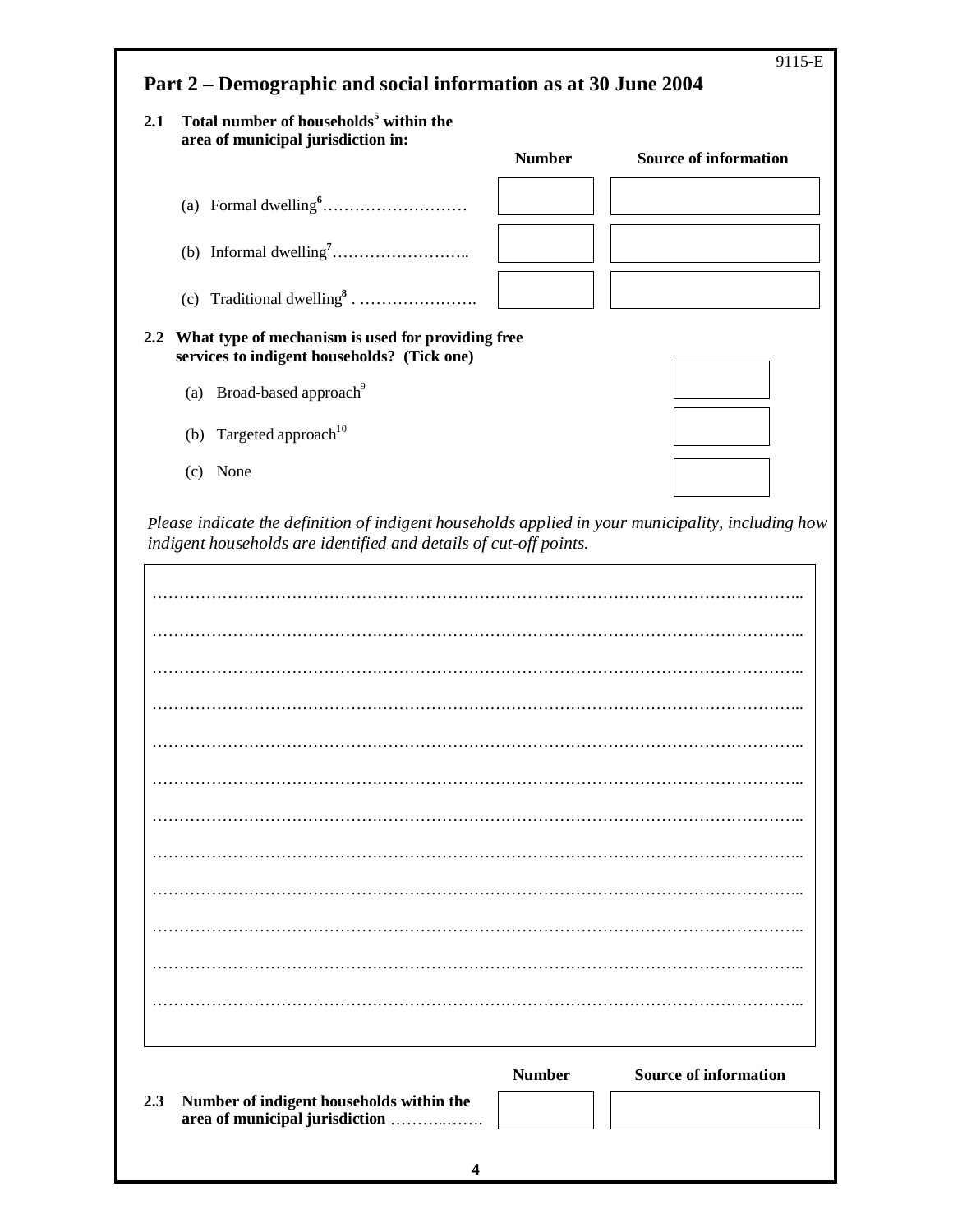|     | Part 3 – Particulars related to service provision by the municipality as at<br><b>30 June 2004</b> |     |                |  |
|-----|----------------------------------------------------------------------------------------------------|-----|----------------|--|
| 3.1 | Does the municipality provide the<br>following services?                                           | Yes | N <sub>0</sub> |  |
|     |                                                                                                    |     |                |  |
|     |                                                                                                    |     |                |  |
|     |                                                                                                    |     |                |  |
|     |                                                                                                    |     |                |  |
|     |                                                                                                    |     |                |  |
| 3.2 | If answer is No, in 3.1, please provide<br>the name of service provider                            |     |                |  |
|     |                                                                                                    |     |                |  |
|     |                                                                                                    |     |                |  |
|     |                                                                                                    |     |                |  |
|     |                                                                                                    |     |                |  |
|     |                                                                                                    |     |                |  |
| 3.3 | Does the municipality have infrastructure <sup>11</sup><br>to provide the following services?      | Yes | N <sub>0</sub> |  |
|     |                                                                                                    |     |                |  |
|     |                                                                                                    |     |                |  |
|     |                                                                                                    |     |                |  |
|     |                                                                                                    |     |                |  |
|     |                                                                                                    |     |                |  |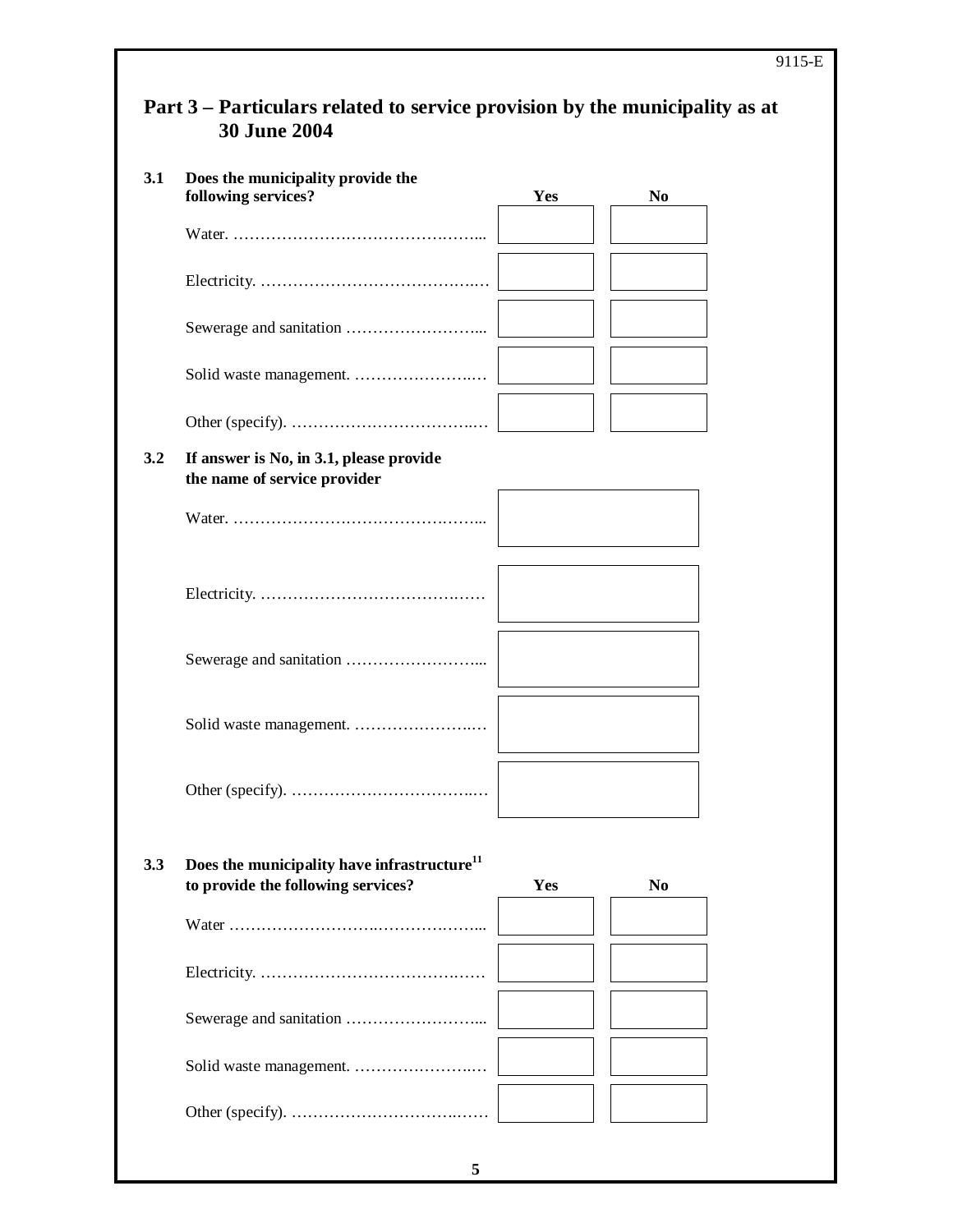| 3.4 | Number of households to which services are<br>provided by the municipality                                                         |     |                | 9115-E |
|-----|------------------------------------------------------------------------------------------------------------------------------------|-----|----------------|--------|
|     |                                                                                                                                    |     |                |        |
|     |                                                                                                                                    |     |                |        |
|     |                                                                                                                                    |     |                |        |
|     |                                                                                                                                    |     |                |        |
|     | *(Number of households receiving water must correspond with the answer to Question 4.2<br>(total served through a delivery point)) |     |                |        |
|     | ** (Number of households receiving sewerage and sanitation must correspond with the answer<br>to Question 4.3)                     |     |                |        |
| 3.5 | Does the municipality have a policy in place<br>relating to free basic services <sup>12</sup> ?                                    |     |                |        |
|     |                                                                                                                                    | Yes | N <sub>0</sub> |        |
|     |                                                                                                                                    |     |                |        |
|     |                                                                                                                                    |     |                |        |
|     |                                                                                                                                    |     |                |        |
|     |                                                                                                                                    |     |                |        |
| 3.6 | If yes, has the policy been implemented?                                                                                           | Yes | N <sub>0</sub> |        |
|     |                                                                                                                                    |     |                |        |
|     |                                                                                                                                    |     |                |        |
|     |                                                                                                                                    |     |                |        |
|     |                                                                                                                                    |     |                |        |
| 3.7 | Number of households with access to free<br>basic services                                                                         |     |                |        |
|     |                                                                                                                                    |     |                |        |
|     |                                                                                                                                    |     |                |        |
|     |                                                                                                                                    |     |                |        |
|     |                                                                                                                                    |     |                |        |

**6**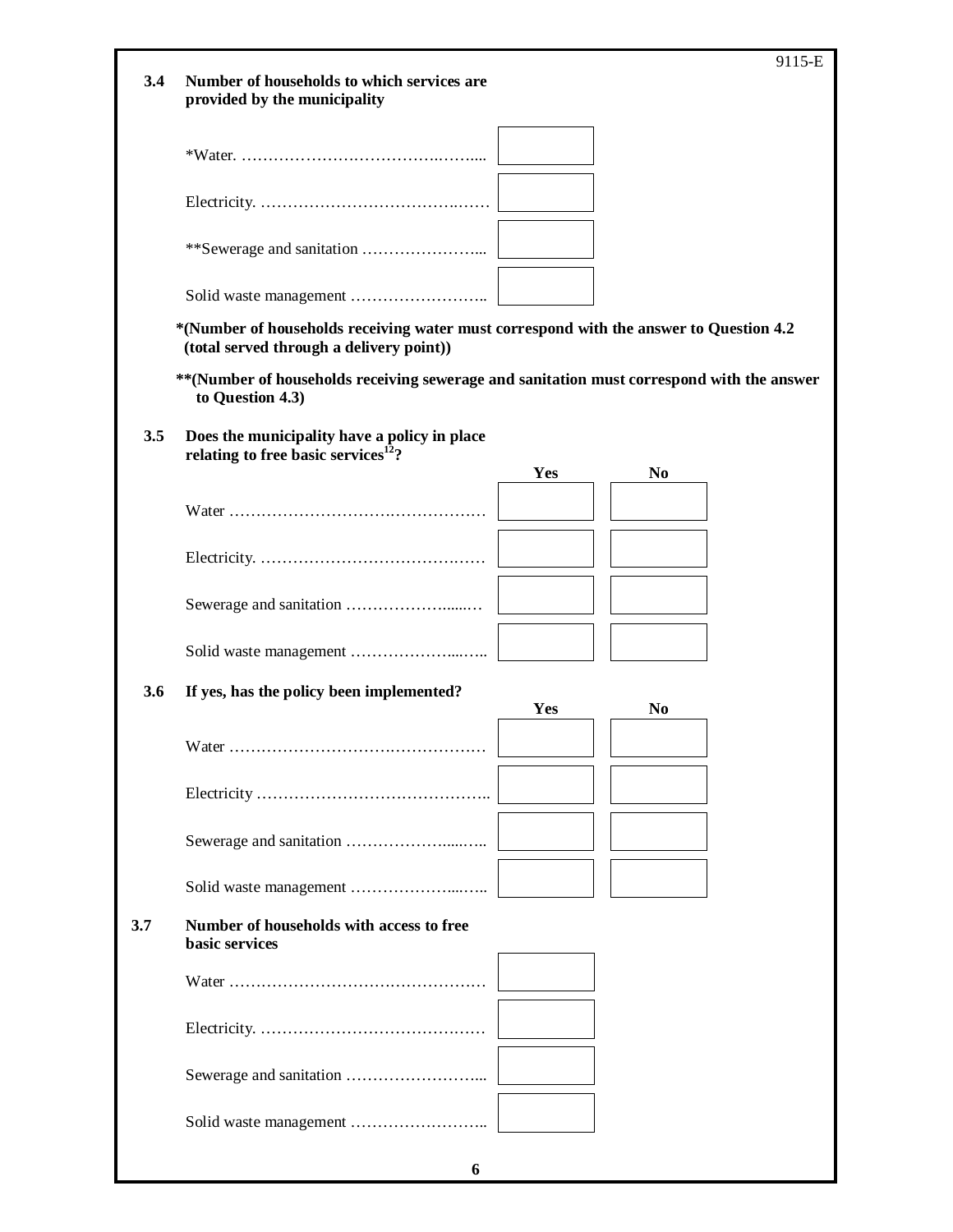| Does the municipality have an indigent                                                                                     |                          |                          | 9115-E                                                      |
|----------------------------------------------------------------------------------------------------------------------------|--------------------------|--------------------------|-------------------------------------------------------------|
|                                                                                                                            |                          |                          |                                                             |
|                                                                                                                            |                          |                          |                                                             |
|                                                                                                                            |                          |                          |                                                             |
|                                                                                                                            |                          |                          |                                                             |
|                                                                                                                            |                          |                          |                                                             |
| *If No, go to Question 3.11                                                                                                |                          |                          |                                                             |
| If Yes, has the policy been implemented?                                                                                   | Yes                      | N <sub>0</sub>           |                                                             |
|                                                                                                                            |                          |                          |                                                             |
|                                                                                                                            |                          |                          |                                                             |
|                                                                                                                            |                          |                          |                                                             |
|                                                                                                                            |                          |                          |                                                             |
| 3.10 Number of households which benefit from the<br>indigent support                                                       |                          |                          |                                                             |
|                                                                                                                            |                          |                          |                                                             |
|                                                                                                                            |                          |                          |                                                             |
|                                                                                                                            |                          |                          |                                                             |
|                                                                                                                            |                          |                          |                                                             |
|                                                                                                                            |                          |                          |                                                             |
| 3.11 Has the municipality submitted an IDP $^{13}$ ?                                                                       |                          |                          |                                                             |
| 3.12 Has the municipality submitted a Water<br><b>Services Development Plan to the relevant</b><br>department for comment? | Yes                      | N <sub>0</sub>           |                                                             |
|                                                                                                                            |                          |                          |                                                             |
| Is there a monitoring system in place for                                                                                  |                          |                          |                                                             |
| 3.14 Is there a monitoring system in place for                                                                             |                          |                          |                                                             |
|                                                                                                                            | support policy in place? | Yes<br>Yes<br>Yes<br>Yes | $No*$<br>N <sub>0</sub><br>N <sub>0</sub><br>N <sub>0</sub> |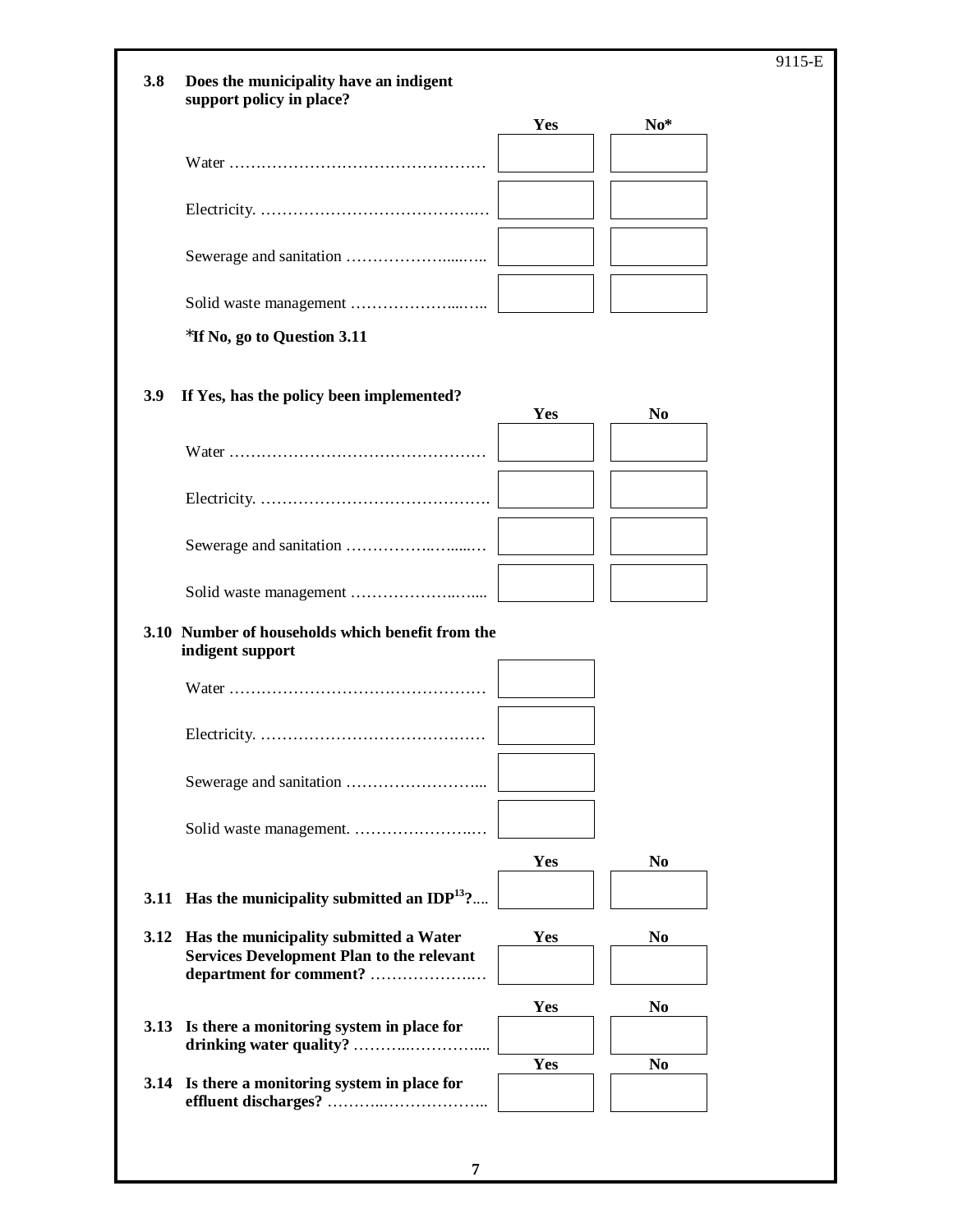|      |                                                                                   |            |                | 9115-E               |
|------|-----------------------------------------------------------------------------------|------------|----------------|----------------------|
|      |                                                                                   |            | Yes            | N <sub>0</sub>       |
|      | 3.15 Has the municipality signed a funding agreement with                         |            |                |                      |
|      |                                                                                   |            | Yes            | N <sub>0</sub>       |
|      | 3.16 Does the municipality has an HIV/AIDS                                        |            |                |                      |
|      |                                                                                   |            | Yes            | N <sub>0</sub>       |
| 3.17 | Has the municipality acquired any of the previously                               |            |                |                      |
|      |                                                                                   |            | Yes            | $\bf N$ <sub>0</sub> |
|      | 3.17.1 If Yes, have the personnel from these schemes been                         |            |                |                      |
|      |                                                                                   |            |                |                      |
|      | 3.18 Have any of these services been privatised/<br>commercialised or outsourced? |            |                |                      |
|      |                                                                                   | <b>Yes</b> | N <sub>0</sub> | <b>Partly</b>        |
|      |                                                                                   |            |                |                      |
|      |                                                                                   |            |                |                      |
|      |                                                                                   |            |                |                      |
|      |                                                                                   |            |                |                      |
|      |                                                                                   |            |                |                      |
|      |                                                                                   |            |                |                      |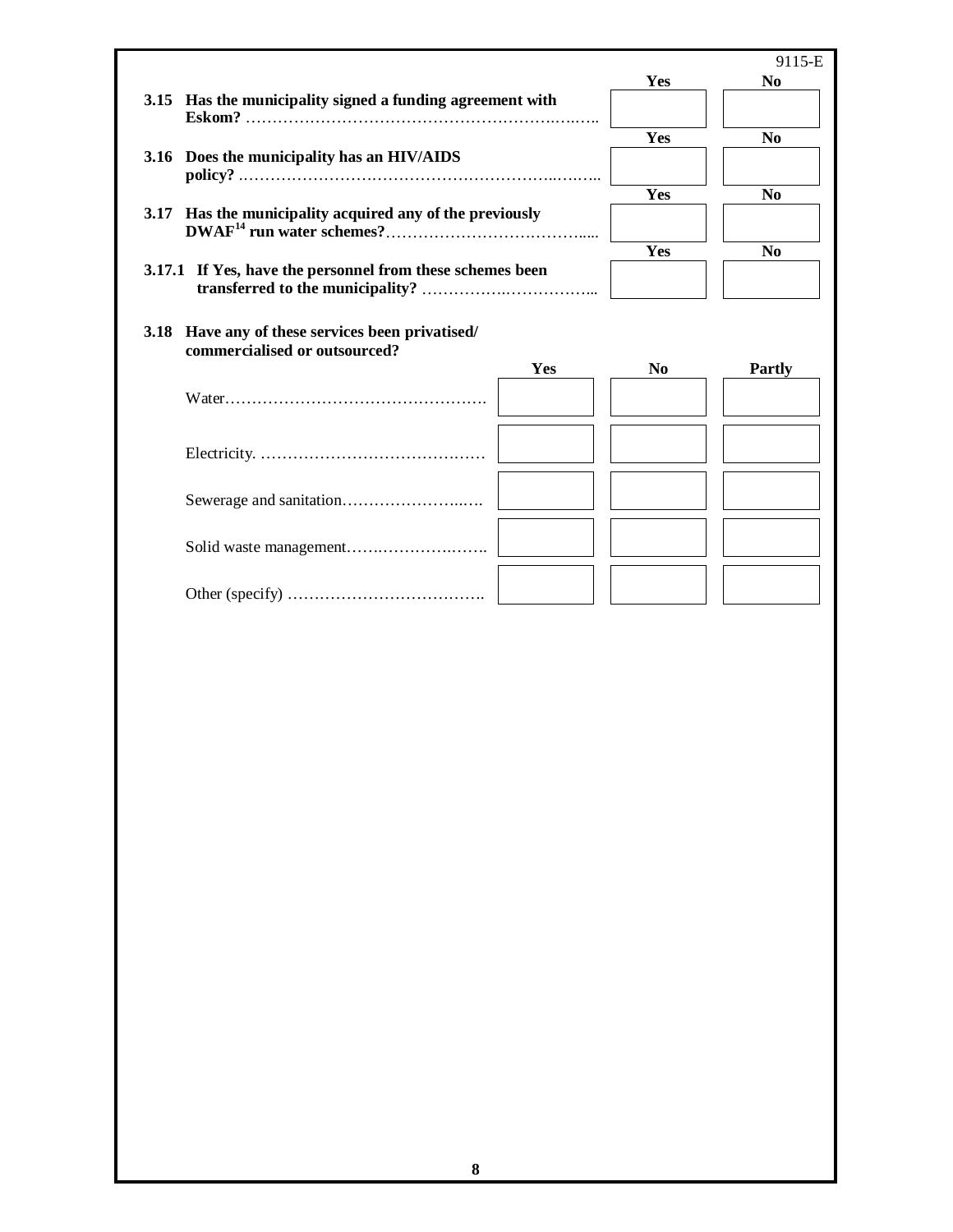|           | Electricity                                                                                                                                |  |
|-----------|--------------------------------------------------------------------------------------------------------------------------------------------|--|
|           |                                                                                                                                            |  |
|           |                                                                                                                                            |  |
|           | Units sold (excluding free electricity distributed) ('000 kWh) per annum                                                                   |  |
|           |                                                                                                                                            |  |
|           | *Total expenditure of providing electricity divided by the total electricity sold                                                          |  |
|           |                                                                                                                                            |  |
|           | Units distributed as a free basic service ('000 kWh) per annum                                                                             |  |
|           |                                                                                                                                            |  |
| 4.2 Water |                                                                                                                                            |  |
|           | Water supplied in kl per annum by:                                                                                                         |  |
|           |                                                                                                                                            |  |
|           |                                                                                                                                            |  |
|           |                                                                                                                                            |  |
|           |                                                                                                                                            |  |
|           | Kl distributed for own use (e.g. parks and recreation)                                                                                     |  |
|           |                                                                                                                                            |  |
|           | Units sold (excluding free water distributed) kl per annum                                                                                 |  |
|           |                                                                                                                                            |  |
|           | *Total expenditure of providing water divided by the volume of water sold                                                                  |  |
|           | Units distributed as a free basic service kl per annum                                                                                     |  |
|           | Number of households served through a delivery point:                                                                                      |  |
|           |                                                                                                                                            |  |
|           |                                                                                                                                            |  |
|           |                                                                                                                                            |  |
|           | Total number of households served through a delivery point<br>(total must correspond with the answer to the water section of Question 3.4) |  |

**9**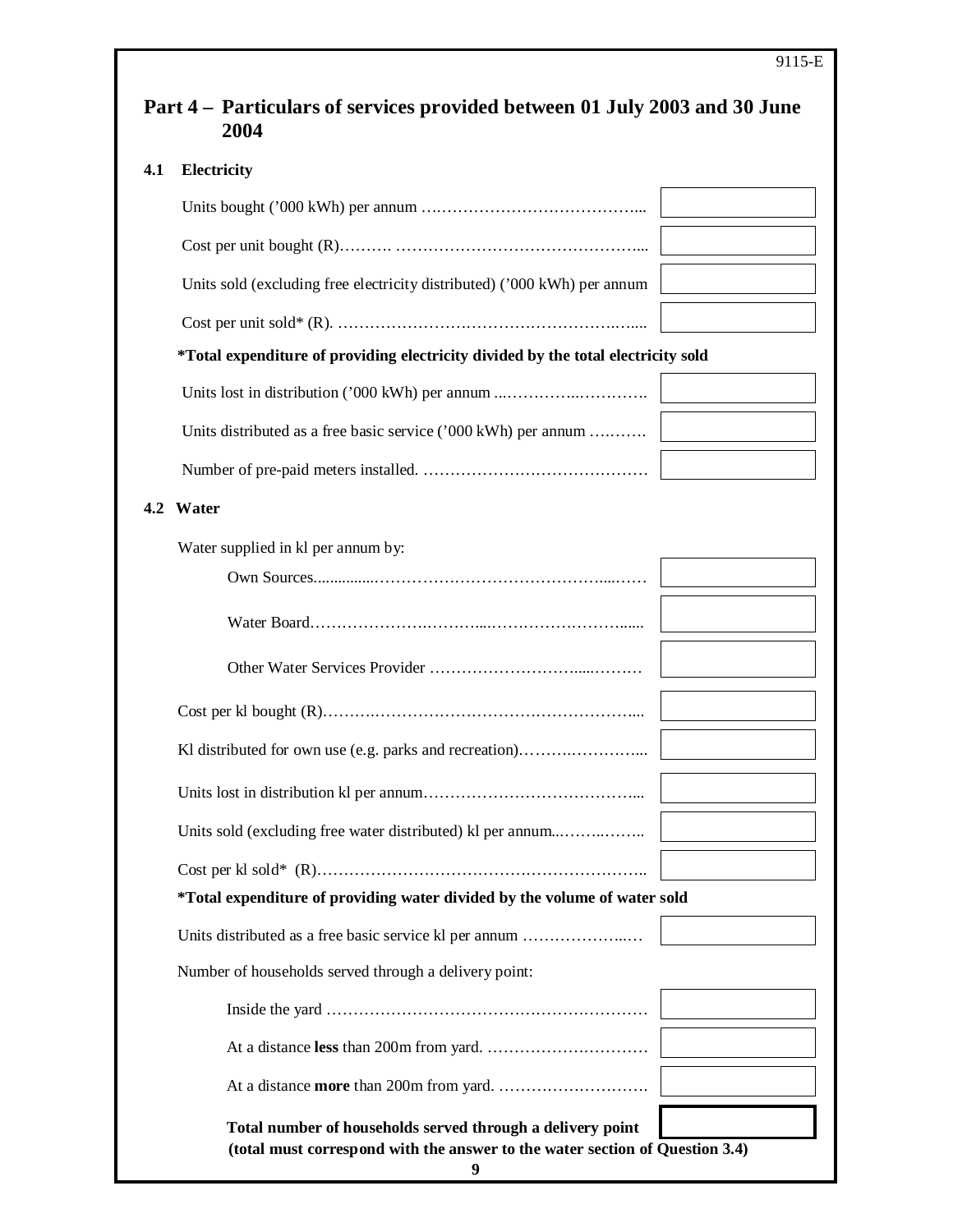| Does the municipality have a help desk which can<br>receive complaints about the interruptions in water | Yes | 9115-E<br>N <sub>0</sub> |
|---------------------------------------------------------------------------------------------------------|-----|--------------------------|
|                                                                                                         |     |                          |
| If Yes, does the municipality have a way of responding                                                  | Yes | N <sub>0</sub>           |
| If Yes, how soon does the municipality respond? (Tick one)                                              |     |                          |
|                                                                                                         |     |                          |
|                                                                                                         |     |                          |
|                                                                                                         |     |                          |
|                                                                                                         |     |                          |
| Sewerage and sanitation                                                                                 |     |                          |
| Number of households serviced through:                                                                  |     |                          |
|                                                                                                         |     |                          |
|                                                                                                         |     |                          |
|                                                                                                         |     |                          |
|                                                                                                         |     |                          |
|                                                                                                         |     |                          |
|                                                                                                         |     |                          |
|                                                                                                         |     |                          |
| Percentage payments level for                                                                           |     |                          |
|                                                                                                         |     |                          |
|                                                                                                         |     |                          |
| Percentage of the budget spent on capital infrastructure                                                |     |                          |
| Percentage of the budget spent on water infrastructure                                                  |     |                          |
| Percentage of the budget spent on sewerage and sanitation                                               |     |                          |
| Percentage of the budget spent on maintenance of water                                                  |     |                          |
| Percentage of the budget spent on maintenance of sewerage and                                           |     |                          |
|                                                                                                         |     |                          |
| 4.10 Percentage of the budget actually spent on skills development plan                                 |     |                          |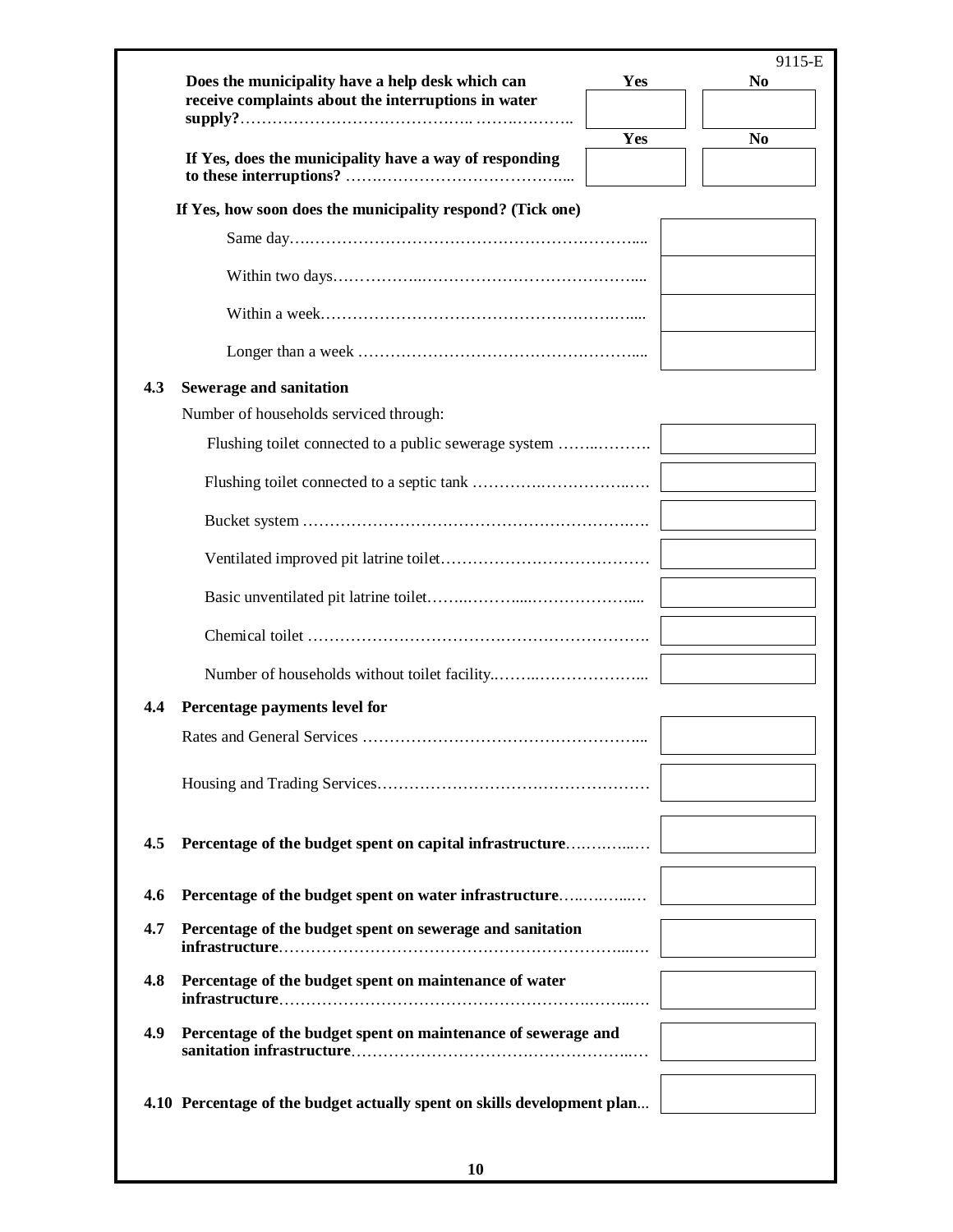|     | 9115-E                                                                                                                   |
|-----|--------------------------------------------------------------------------------------------------------------------------|
|     | Part 5 – Information and services for schools, community facilities<br>and health institutions as at 30 June 2004        |
| 5.1 | How many schools are located in this municipality?                                                                       |
| 5.2 | How many of these schools receive water from the municipality?                                                           |
| 5.3 | How many of these schools receive sewerage and sanitation services                                                       |
| 5.4 | How many of these schools receive both water and sewerage and                                                            |
| 5.5 | How many government health facilities are located in the<br>municipality (including hospitals and clinics)?              |
| 5.6 | How many of these health facilities receive water from                                                                   |
| 5.7 | How many of these health facilities receive sewerage and sanitation                                                      |
| 5.8 | How many of these health facilities receive both water and sewerage                                                      |
| 5.9 | Has there been an outbreak of Diarrhoea (Runny tummy)<br>Yes<br>N <sub>0</sub><br>in the municipal area in the last year |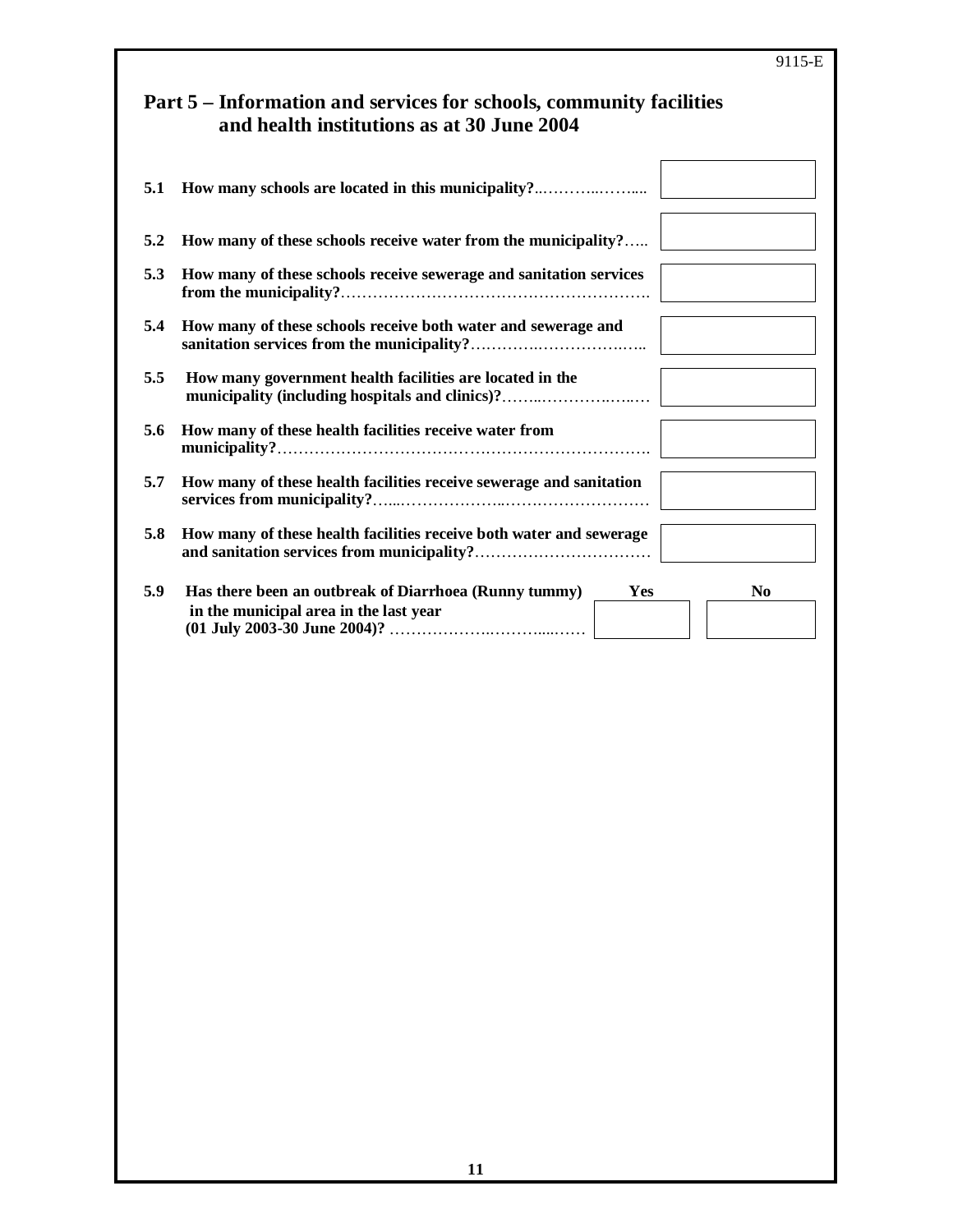| Part 6 – Details of informal traders as at 30 June 2004 |                                                                                                                                                       |                   |  |  |
|---------------------------------------------------------|-------------------------------------------------------------------------------------------------------------------------------------------------------|-------------------|--|--|
| 6.1                                                     | How many informal traders do you estimate are operating<br>in public open spaces/ areas (e.g. kerbside, taxi ranks, train                             | <b>Number</b>     |  |  |
| 6.2                                                     | What percentage of those informal traders (to the nearest $10\%$ ) do you estimate to be<br>provided with the following services by the municipality? |                   |  |  |
|                                                         |                                                                                                                                                       | Percentage<br>(%) |  |  |
|                                                         |                                                                                                                                                       |                   |  |  |
|                                                         |                                                                                                                                                       |                   |  |  |
|                                                         |                                                                                                                                                       |                   |  |  |
|                                                         |                                                                                                                                                       |                   |  |  |
|                                                         |                                                                                                                                                       |                   |  |  |
|                                                         |                                                                                                                                                       |                   |  |  |
|                                                         |                                                                                                                                                       |                   |  |  |